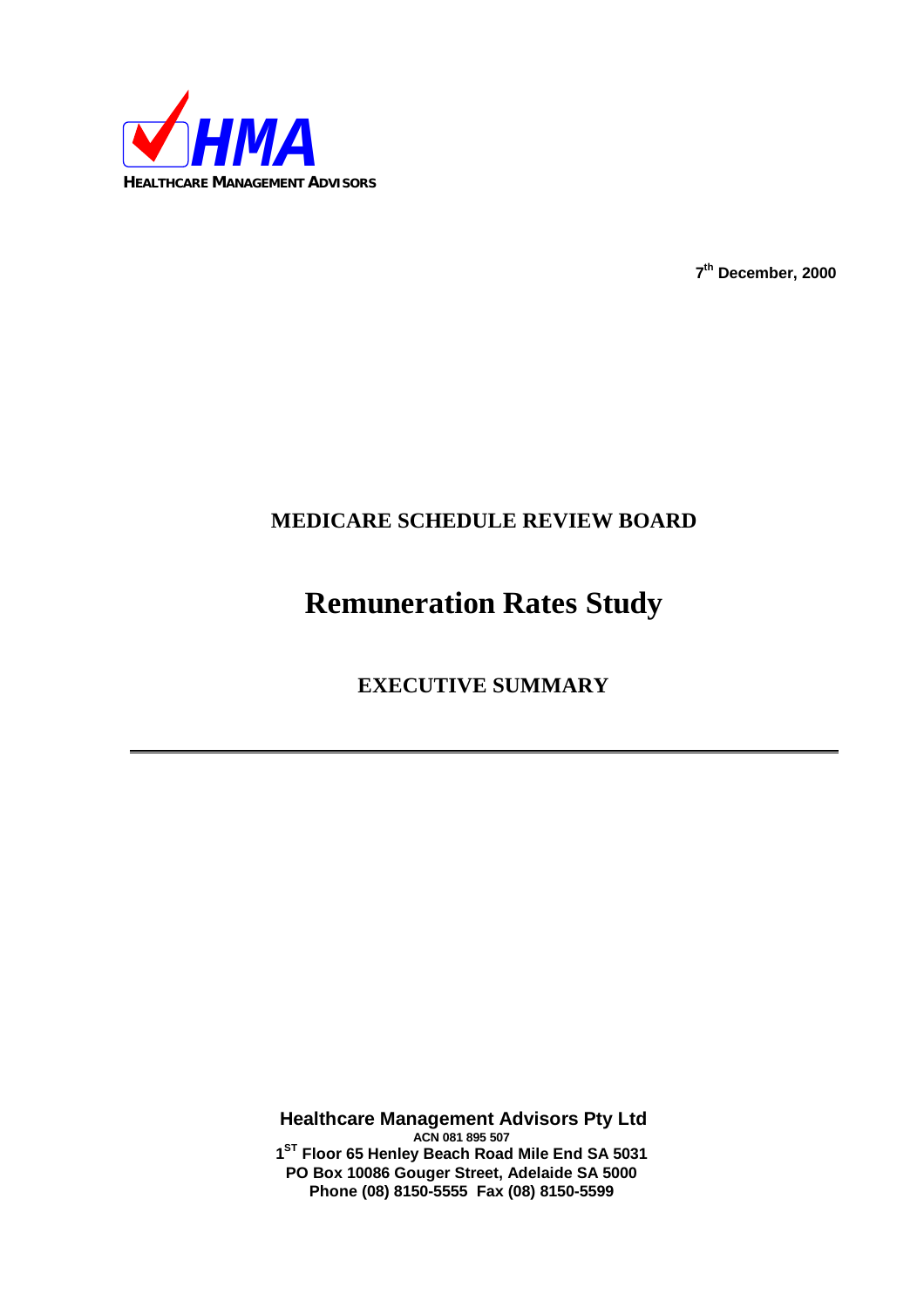# **Glossary of Abbreviations and Terms**

| <b>ABS</b>            | <b>Australian Bureau of Statistics</b>                                        |
|-----------------------|-------------------------------------------------------------------------------|
| <b>ACEM</b>           | Australasian College of Emergency Medicine                                    |
| <b>AIHW</b>           | Australian Institute of Health and Welfare                                    |
| <b>ASCO</b>           | Australian Standard Classification of Occupations                             |
| <b>AMA</b>            | <b>Australian Medical Association</b>                                         |
| \$AUD                 | <b>Australian Dollars</b>                                                     |
| <b>The Board</b>      | Commonwealth/Australian Medical Association Medicare Schedule Review<br>Board |
| CE                    | <b>Continuing Education</b>                                                   |
| <b>CME</b>            | <b>Continuing Medical Education</b>                                           |
| <b>The Department</b> | The Commonwealth Department of Health and Aged Care                           |
| ED                    | <b>Emergency Department</b>                                                   |
| $E_{\rm p}$           | Remuneration reference rate expressed in dollars per hour                     |
| $E_{gp}$              | Remuneration reference rate expressed in dollars per hour                     |
| $EW_{gp}$             | Remuneration reference rate expressed in dollars per unit of work             |
| <b>FACEM</b>          | Fellow of the Australasian College of Emergency Medicine                      |
| <b>FRACGP</b>         | Fellow of the Royal Australian College of General Practitioners               |
| <b>FRACS</b>          | Fellow of the Royal Australian College of Surgeons                            |
| <b>FTE</b>            | Full time equivalent                                                          |
| <b>GMST</b>           | <b>General Medical Services Table</b>                                         |
| <b>GPMRG</b>          | General Practice Monitoring and Reference Group                               |
| <b>GPWVPS</b>         | General Practice Work Value Points Study                                      |
| <b>HECS</b>           | Higher Education Contribution Scheme                                          |
| <b>HIC</b>            | <b>Health Insurance Commission</b>                                            |
| <b>HMA</b>            | <b>Healthcare Management Advisors</b>                                         |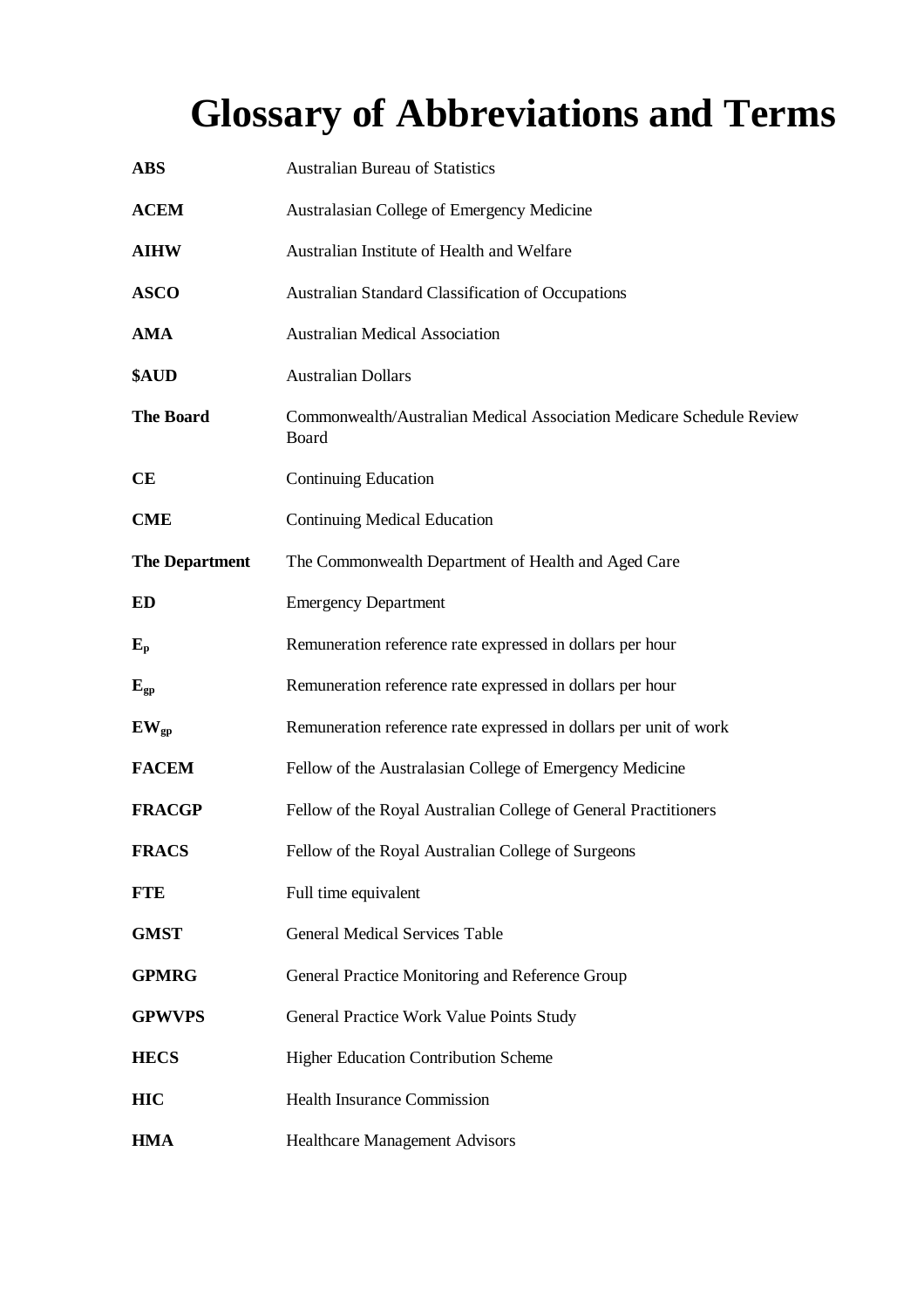| <b>JES</b>           | <b>Job Evaluation System</b>                                                                                                                                                                            |
|----------------------|---------------------------------------------------------------------------------------------------------------------------------------------------------------------------------------------------------|
| <b>MBS</b>           | Medicare Benefits Schedule                                                                                                                                                                              |
| <b>MCED</b>          | Mercer Cullen Egan Dell                                                                                                                                                                                 |
| <b>NPV</b>           | Net Present Value: The value obtained when a future stream of income is<br>converted to the lump sum that could be invested now at a set rate (the discount<br>rate) to return the future income stream |
| <b>OECD</b>          | Organisation for Economic Cooperation & Development                                                                                                                                                     |
| <b>PCS</b>           | <b>Practice Costs Study</b>                                                                                                                                                                             |
| <b>PPP</b>           | <b>Purchasing Power Parity</b>                                                                                                                                                                          |
| <b>PRS</b>           | Professional Relativities Study                                                                                                                                                                         |
| <b>RACGP</b>         | Royal Australian College of General Practitioners                                                                                                                                                       |
| <b>RACP</b>          | Royal Australasian College of Physicians                                                                                                                                                                |
| <b>RGRR</b>          | Reference Group on Remuneration Rates                                                                                                                                                                   |
| <b>RRMA</b>          | Rural, Remote and Metropolitan Areas                                                                                                                                                                    |
| <b>RRS</b>           | <b>Remuneration Rates Study</b>                                                                                                                                                                         |
| <b>RVS</b>           | <b>Relative Value Study</b>                                                                                                                                                                             |
| <b>The Taskforce</b> | Commonwealth/Australian Medical Association Medicare Schedule Review<br>Taskforce                                                                                                                       |
| <b>TER</b>           | <b>Tertiary Entrance Ranking</b>                                                                                                                                                                        |
| <b>VMOs</b>          | <b>Visiting Medical Officers</b>                                                                                                                                                                        |
| <b>VR</b>            | <b>Vocational Registration</b>                                                                                                                                                                          |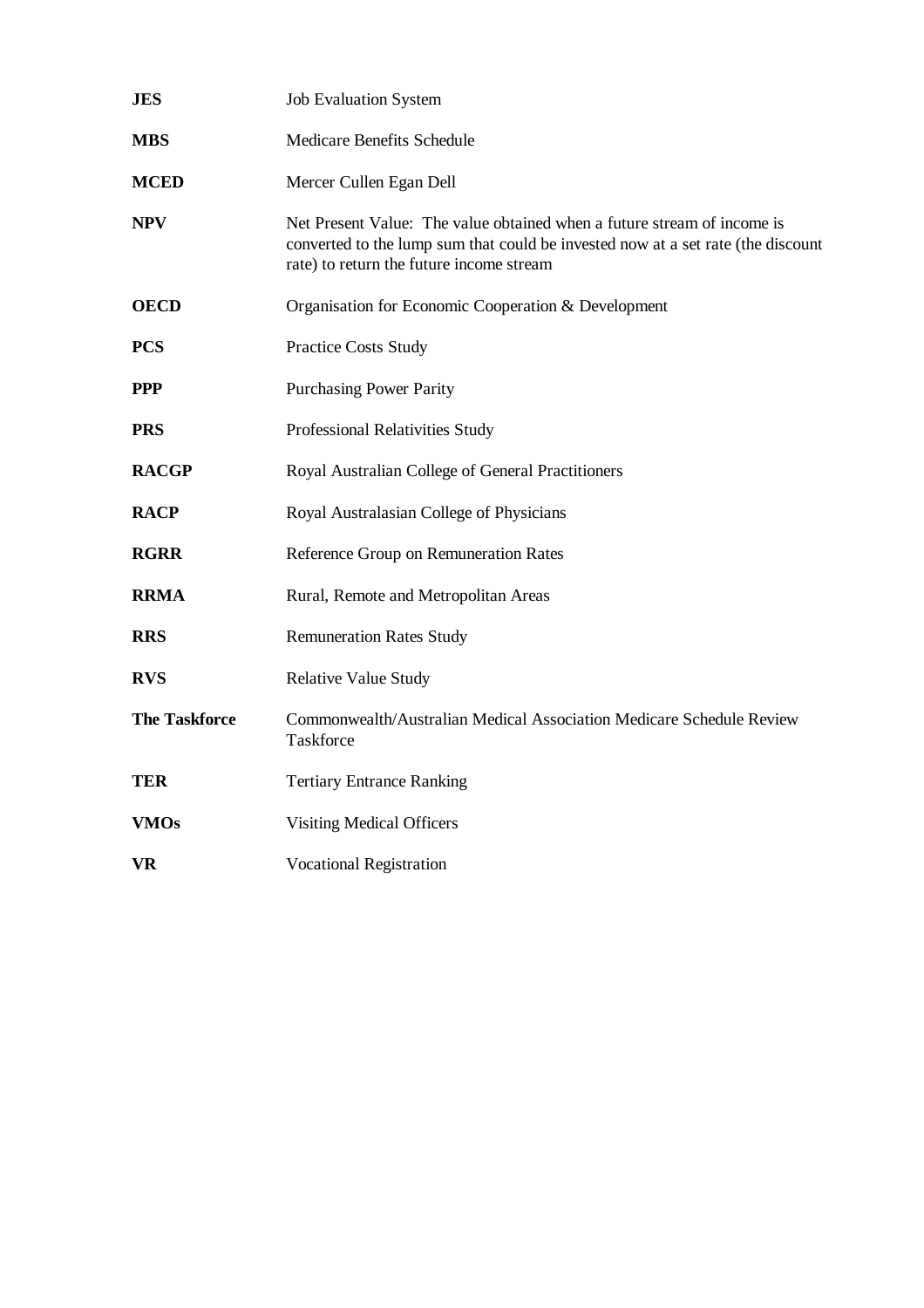# **Executive summary**

The Remuneration Rates Study (RRS) is one of the three major studies that were undertaken as part of the Relative Value Study (RVS) overseen by the Medicare Schedule Review Board (the Board). The RRS consisted of three significant quantums of work. The first and smallest component of the work supported the selection of the reference category of doctors, for which the remuneration reference rate was to be developed. The second and largest component of the work supported the determination of the remuneration reference rate. The third component of the work derived index numbers that took account of human capital factor differences between doctors in the reference group and all other in-scope doctors, and would have allowed remuneration rates for the other categories of doctor to be calculated from the remuneration reference rate.

Consistent with Board's decision, this final study report prepared by Healthcare Management Advisors (HMA) does not recommend the fair and reasonable remuneration rates for doctors. The report completely sets out the methodology for determining the remuneration reference rate and the associated index numbers. It also presents worked examples of the method for illustrative purposes (all illustrative data are calculated as close as possible to December 1999). As with any modelling approach, there were areas where key assumptions needed to be made to parameterise the models. In some of these areas there was disagreement within the Board on how and/or whether particular factors should be included in the models. These areas are highlighted in this report as "disagreed matters" and, as per the Board's directive, HMA has not expressed any view on these matters.

# **SELECTING THE REFERENCE CATEGORY**

The process of selecting the reference category of doctor for which the remuneration reference rate was to be calculated commenced by agreeing, through discussion with the Board, a shortlist of four categories of doctor for detailed evaluation, as follows:

- 
- general practitioners; urban general practitioners; and
- 
- consultant physicians; urban general physicians.

Information on the four groups of doctors against each of the eleven evaluation criteria was collected, reviewed and evaluated. As a result of this process, the all GPs group was chosen as the reference category of doctor.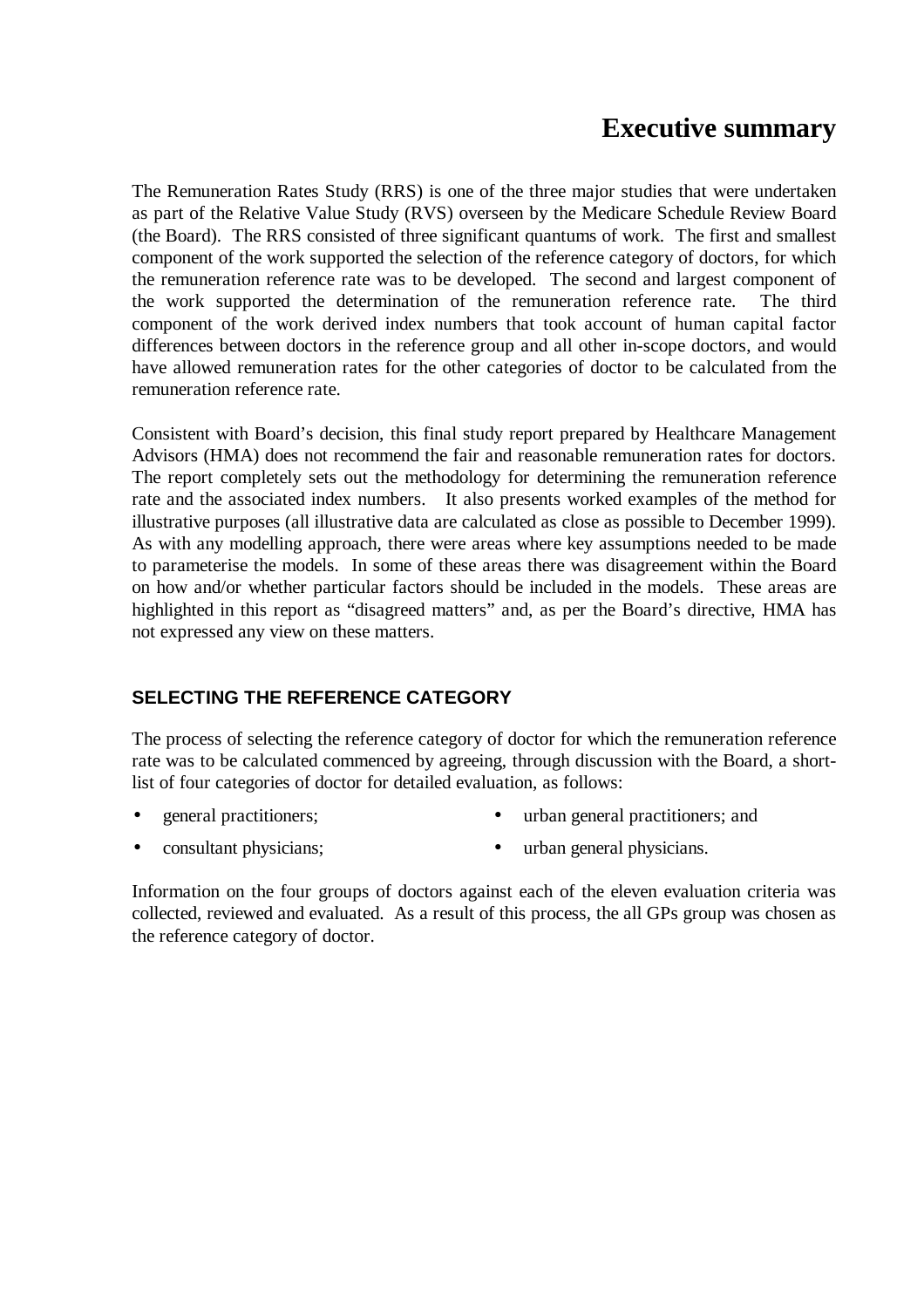# **DETERMINING THE REMUNERATION REFERENCE RATE**

The methodology for determining the remuneration reference rate was based around the development, in parallel, of comparative remuneration data in three major areas as follows.

- The development of standardised career models for whole of life earnings for selected (non-medical) professional groups. Building these models required a measure of the similarity of work between GPs and other professionals. The measure used, known as work value points, was provided by Mercer Cullen Egan Dell (MCED), the remuneration sub-consultants to the RRS. As no existing data on work value points for GPs were available, measuring the work value points for GPs became a major part of the RRS.
- The generation of reference data on the remuneration of doctors in the public sector.
- The generation of reference data on the remuneration of overseas doctors (GPs or their equivalents) by examining a range of published datasets, largely from OECD countries.

The process of moving from deriving the three datasets through to the determination of the remuneration reference rate for GPs was complex. Of necessity, the process mixed quantitative analysis with qualitative judgements to determine a fair and reasonable remuneration reference rate for GPs. The detailed career earnings models needed to be interpreted in conjunction with the higher level (broader) remuneration data for public sector and overseas doctors to produce the remuneration reference rate.

#### *Choosing the other professional groups*

The other (non-medical) professional groups were carefully chosen using clear criteria that searched for similarity between the intellectual capital factors of practitioners in those groups with intellectual capital factors for GPs, whilst having regard to practical factors such as the availability of remuneration data. Using a two-phase evaluation process the five other professional groups selected for the development of standardised career models were:

- 
- Engineers; Chemists; and
- - Lawyers: Ceologists.
- Accountants;

## *Developing a standardised career model for GPs*

The career model for GPs provided the basis for calculating the whole of life earnings for GPs using market rates of pay for the other (non-medical) professional groups. The career model was designed to specifically take account of a range of intellectual capital factors including:

- the pre-fellowship, fellowship and post fellowship training periods;
- typical hours required for continuing medical education (CME);
- standardised practice hours (40 hours per week);
- standardised career entry and exit ages; and
- typical earnings through the training period.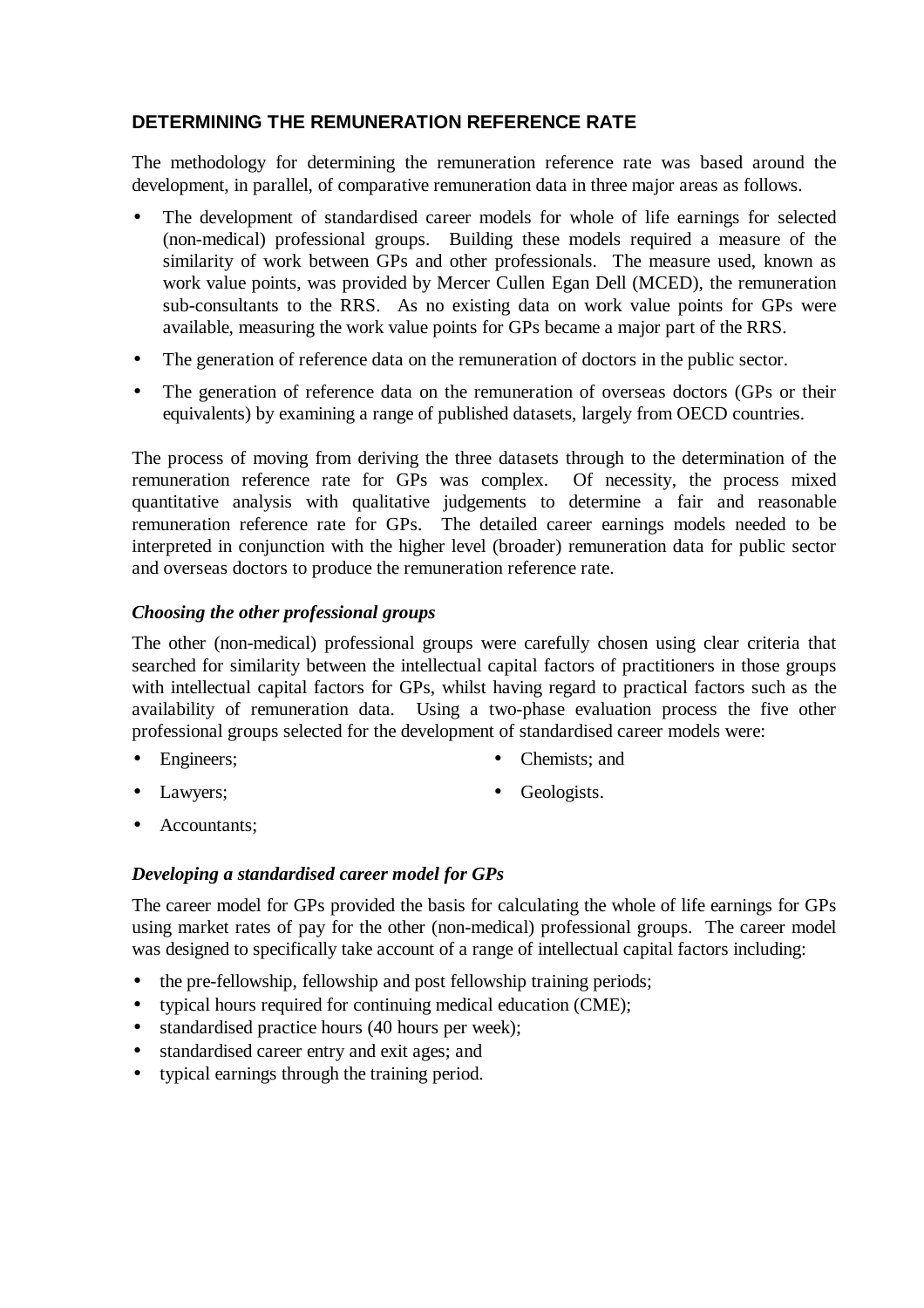#### *Developing the work value points model for GPs*

This part of the work became known as the General Practice Work Value Points Study (GPWVPS). In order to generate the data necessary to build the career models, the distribution of work value points by age for GP roles was required. Figure 1ES illustrates the key inputs to the process of finding the work value points distribution by age for GPs.



The Job Evaluation System (JES) developed by MCED, and a number of similar systems in the remuneration consulting industry, assigns work value points based on an assessment of three primary factors relating to each job, not the job's occupant. It is the work value of a job that is being evaluated, not the performance of the person doing the job. The work value points score assigned to each job reflects the *"value"* of the work being done. The process involves the preparation of a detailed job description for the position under evaluation. Work value points for the position are then determined by the assessment of the job description against three primary factors of *"expertise"*, *"judgement"* and *"accountability"*.

To give effect to the JES, a sample of GPs was selected for interview. The sampling strategy was determined, within a limitation of sixty sample points to balance age, location (state and rurality), and gender. The sampling process generated the data to allow a curve-fitting approach to be used to determine the distribution of work value points by age (thereby estimating the values for the age groups that could not be directly sampled). Table 1ES presents the mean, standard deviation and 95% confidence interval by age cohort derived from the quadratic curve fitted to the sixty sample data points.

| Age cohort    | <b>Mean</b> | 95% confidence interval |                    |  |  |
|---------------|-------------|-------------------------|--------------------|--|--|
|               |             | <b>Lower bound</b>      | <b>Upper bound</b> |  |  |
| $25-29$ years | 540.2       | 498.2                   | 582.3              |  |  |
| 30-34 years   | 578.8       | 554.3                   | 603.4              |  |  |
| 35-39 years   | 608.8       | 585.2                   | 632.4              |  |  |
| 40-44 years   | 630.2       | 602.5                   | 658.0              |  |  |
| 45-49 years   | 643.0       | 614.6                   | 671.4              |  |  |
| $50-54$ years | 647.2       | 621.7                   | 672.7              |  |  |
| 55-59 years   | 642.8       | 616.3                   | 669.3              |  |  |
| $60-64$ years | 629.8       | 587.6                   | 672.1              |  |  |
| Total         | 629.7       | 609.0                   | 650.4              |  |  |

**Table 1ES: Population-weighted estimates of work value points for GPs by age cohort**

Review of the data showed that the GPWVPS demonstrated variability in the value of GP work as measured by the JES. This variability was in a narrower range than for other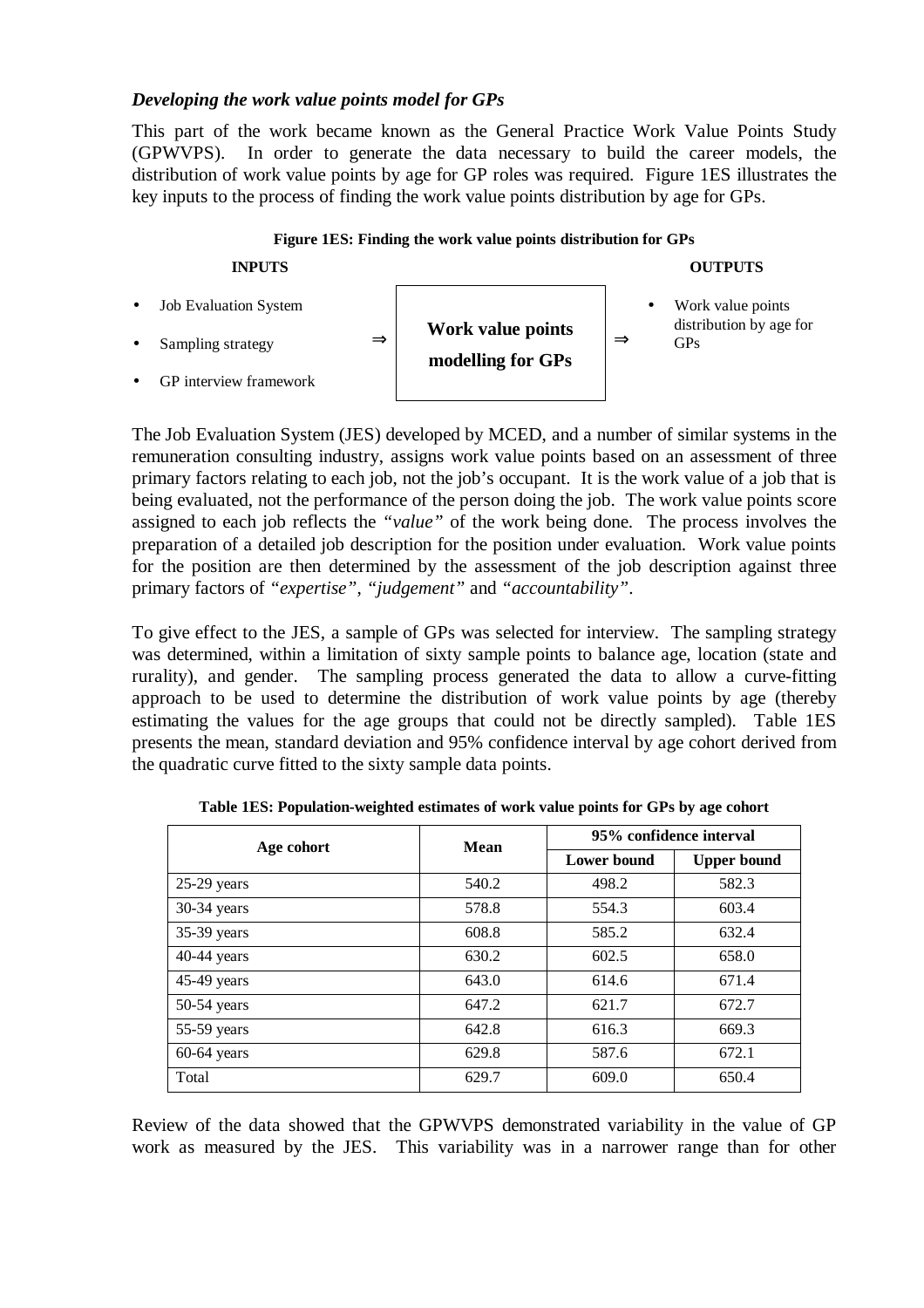professionals but it was still perhaps higher than anticipated. Nevertheless, the data provided reasonably reliable estimates of the mean work value points in each age cohort. By way of comparison, the JES typically produces work value scores for professional positions in the range from 250 to 1,000 points. The 250 point level reflects an entry level graduate position and 1,000 points applies to a professional position requiring an international *"guru"* in the professional discipline. Work value points scores for all but the top 1-2% of positions occupied by professionals range between 250 and 730 points.

#### *Remuneration models for other professional groups*

The career models were developed for each selected other professional group using the GP career path with the earnings levels applicable to practitioners in each group with doing work of similar value to GPs (as measured by work value points). Figure 2ES illustrates the key inputs to, and outputs from, the process of developing the standardised career models. Although the five other professional groups (accountants, lawyers, engineers, chemists and geologists) were selected on the basis of having comparable intellectual capital characteristics to doctors (and with regard to the availability of remuneration data), none of these groups is a perfect comparison group for GPs. In fact, the work on the RRS revealed that there were no perfect comparator groups.



#### **Figure 2ES: Remuneration modelling for the other professional groups**

As part of the remuneration modelling process a number of intellectual capital factors that were not directly (or adequately) taken into account by the JES were identified (JES was never designed to take account many of the identified factors). Nevertheless, the presence of these factors meant that the work value points attributed to a job could not alone determine the "right" remuneration for that job. For every work value points number for a given profession there were a range of remuneration levels in the market place. Given the work value points distribution for GPs it was still necessary to decide at which remuneration level to link a GP with the same work value points number as a practitioner in another professional group.

The MCED *"pay-lines"* modelled the relationship between work value points and remuneration for other professional groups. The lines were derived from market data obtained by MCED. For a given percentile (the  $25<sup>th</sup>$ ,  $50<sup>th</sup>$  and  $75<sup>th</sup>$  percentiles were used) the line represents the best fit (least squares regression) between the work value points and remuneration. In using the pay-lines, the data source from which they were derived needs to be carefully considered. MCED had the largest database on the remuneration of professionals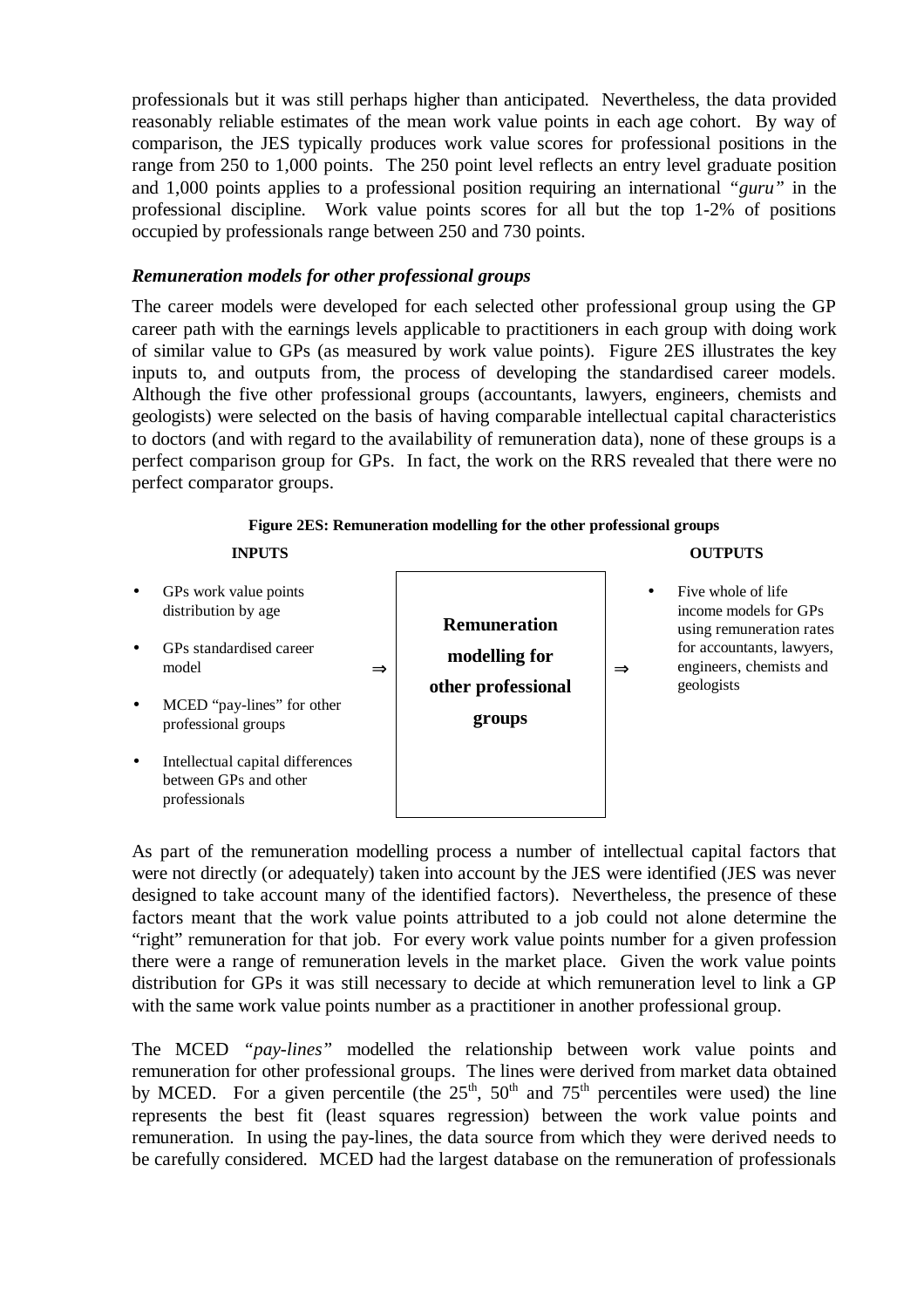in Australia. Nevertheless, the database was drawn largely from MCED clients, which were not statistically representative of the total Australian labour market. Specifically, MCED advised that the pay-lines provided were likely to overestimate the true market medians for the professional groups that were under consideration.

Using the pay-lines, judgements could be made about the most appropriate level to choose when comparing GPs to each other professional group. It is likely that a different choice is appropriate for each professional group (e.g. the  $50<sup>th</sup>$  percentile may be appropriate for lawyers but the  $75<sup>th</sup>$  percentile may be appropriate for geologists). The key consideration in choosing the pay-lines is the impact of those compensable factors that were not adequately taken into account by the JES work value points (became known as the *"super-added"* factors).

By working with the General Practice Monitoring and Reference Group (specifically convened to oversee and advise on the GPWVPS) and conducting independent investigations, seven potentially compensable factors that may not have been adequately accounted for within the JES framework were identified. Following considerable work on each factor, the Board reached agreement on how three of the seven factors should be treated, but not the other four. Table 2ES summarised the status of each factor at the conclusion of the RRS.

| Factor                                                     | <b>Position</b>                            |
|------------------------------------------------------------|--------------------------------------------|
| 1 Length of training                                       | Included in career models, agreed by Board |
| 2 Cost of training                                         | Included in career models, agreed by Board |
| 3 Continuing education                                     | Compensable, accounting method disagreed   |
| 4 Human management risk                                    | Compensable, accounting method disagreed   |
| 5 Nature of GP work                                        | Compensable, accounting method disagreed   |
| 6 Return on investment in intellectual capital             | Compensable, accounting method disagreed   |
| 7 Intellectual capital on entry to undergraduate education | Not compensable, agreed by Board           |

**Table 2ES: Status of super-added factors influencing the choice of pay-lines**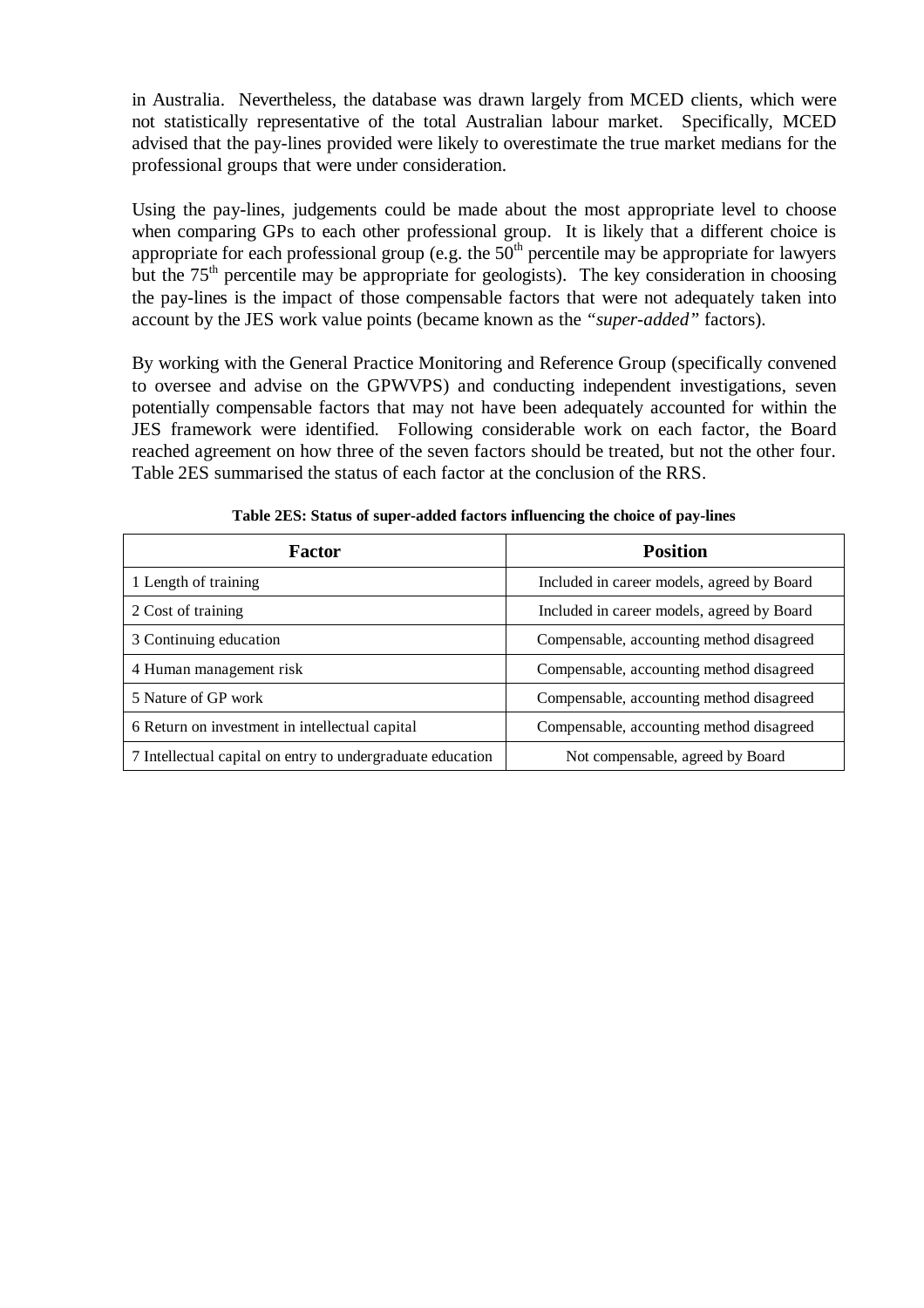As the Board could not agree on methods for dealing with the super-added factors, it was not possible to complete the development of the standardised career models. **For the purposes of illustrating the methodology the median pay-line for each comparator profession has been used.** By making this choice, a value for the remuneration reference rate that produces the same whole of life income for GPs as the standardised career model for each other profession can be found. Table 3ES presents these results for each comparator group.

| <b>Comparator Profession</b> | <b>Career NPV</b> | GP hourly equivalent <sup><math>(2)</math></sup> | GP annual equivalent <sup><math>(2)</math></sup> |
|------------------------------|-------------------|--------------------------------------------------|--------------------------------------------------|
|                              |                   |                                                  |                                                  |
| Accountants                  | \$1,355,437       | \$67.30                                          | \$123,826                                        |
| Lawyers                      | \$1,441,930       | \$72.42                                          | \$133,262                                        |
| Engineers                    | \$1,364,197       | \$67.82                                          | \$124,782                                        |
| <b>Chemists</b>              | \$1,217,915       | \$59.15                                          | \$108,828                                        |
| Geologists                   | \$1,157,354       | \$55.55                                          | \$102,217                                        |
| Chemists/Geologists          | \$1,169,806       | \$56.29                                          | \$103,576                                        |

**Table 3ES: Remuneration reference rate generated by the comparator professions(1)**

(1) For illustrative purposes, the comparative data are based on the use of median pay-lines

(2) GP equivalent remuneration is based on Medicare income earned from personal exertion by working the standardised 1840 hour year, excluding profits or losses from other activities (e.g. engaging locums)

Table 3ES shows that the career models produced data in a fairly wide range, moving from an annual rate of \$102,217 (geologists) to \$133,262 (lawyers). The differences in remuneration for positions with similar work value points effectively estimated the differences in the labour markets for the other professions. In hourly rate terms, this range represents \$55.55 using the geologists' model through to \$72.42 per hour using the lawyers' model. **These figures are illustrative and do not include any adjustment for the super-added factors or data bias.**

## *Public sector doctors remuneration data*

Doctors working in public hospital Emergency Departments providing care to undifferentiated patients without direct supervision were chosen as the best comparison group of public sector doctors. A survey of this group of doctors was designed and distributed with the cooperation and support of the Australasian College of Emergency Medicine (ACEM). The overall results of the survey showed that the income for the target group of public sector doctors was in a fairly narrow range. The representative income figure (mean or median) for doctors working fulltime in public hospital Emergency Departments was \$149,000 per annum.

To allow more meaningful comparisons of the emergency physicians' data with remuneration levels for GPs, two subsets of the survey population were created. The first (subgroup one) focused on capturing full-time doctors who spent at least 50% of their time on patient care. The nature of Emergency Department work is that many doctors in the target group also spent significant amounts of their time supervising the work of interns, residents and registrars. For this reason, subgroup two was formed by taking all those doctors in subgroup one and further removing doctors with a high proportion of administrative work by excluding Departmental Directors and Deputy Directors from the analysis (subgroup two). Table 4ES presents the results for each survey group.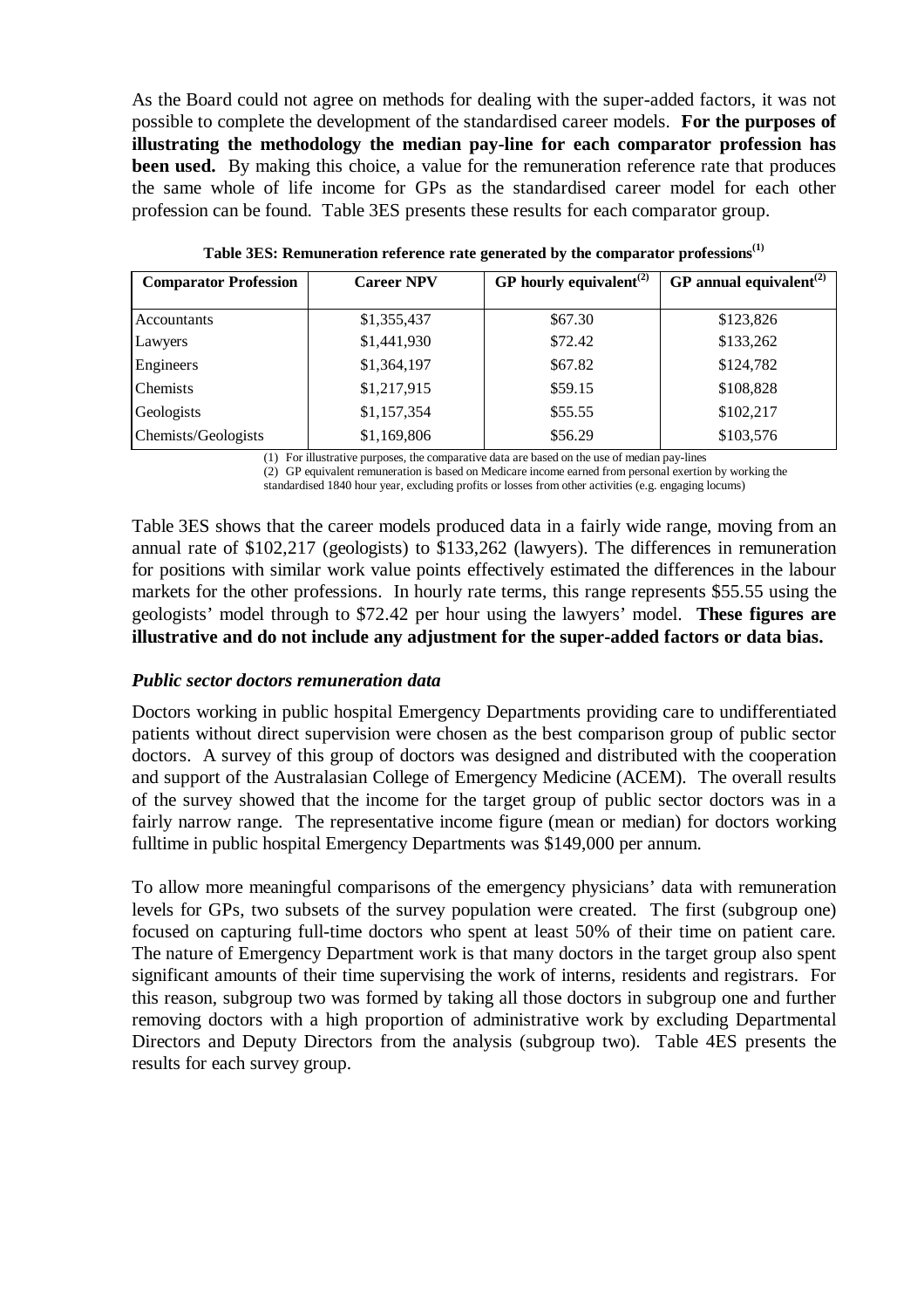| Income measure    | <b>All Respondents</b> | Subgroup 1 | Subgroup 2 |
|-------------------|------------------------|------------|------------|
| Average income    | \$148,578              | \$149,786  | \$142,578  |
| $25th$ percentile | \$131,289              | \$140,072  | \$135,246  |
| $50th$ percentile | \$149,117              | \$152,053  | \$149,397  |
| $75th$ percentile | \$170,341              | \$167,022  | \$159,940  |

**Table 4ES: Average and percentile annual incomes for public sector doctors(1)**

(1) Mainly Emergency Physicians holding FACEM qualifications working in public hospital EDs

Review of Table 4ES shows that an income range of \$135,000 to \$160,000 ( $25<sup>th</sup>$  to  $75<sup>th</sup>$ ) percentile) represents a reliable estimate of the remuneration applicable to public sector doctors working in hospital Emergency Departments who had attained fellowship qualifications (that are most comparable to GPs). A range of factors, for which the impact could not be reliably quantified within the scope of the survey, need to be taken into account when using these figures as reference points as part of the process of setting the fair and reasonable remuneration reference rate for GPs.

#### *Overseas doctors remuneration data*

The focus of the international remuneration comparisons was on overseas doctors carrying out a similar role to that carried out by GPs in Australia. Large volumes of data were considered but there were very serious limitations on the use and presentation of the data because the associated definitions and timeframes are not consistent and comparable across countries. Using the available data some useful comparisons between Australia and other countries and other countries were produced, as presented in Table 5ES.

| <b>Overseas Doctors</b>                   | <b>Annual earnings</b><br>(\$AUD) | <b>Relative Index</b><br><b>Value</b> | <b>Annual earnings</b><br>(PPP) | Gatekeeper<br>Role? |
|-------------------------------------------|-----------------------------------|---------------------------------------|---------------------------------|---------------------|
| Australia <sup><math>(1,2,3)</math></sup> | \$88,877                          | 2.79                                  | 68,367                          | Yes                 |
| Finland $^{(1)}$                          | \$76,691                          | 1.78                                  | 47,078                          | Yes                 |
| $France^{(1)}$                            | \$83,304                          | 1.57                                  | 50,677                          | N <sub>o</sub>      |
| New Zealand $(1,4)$                       | \$57,156                          | 2.39                                  | 47,316                          | Yes                 |
| Norway $\overline{^{(1)}}$                | \$68,531                          | 1.42                                  | 37,835                          | N <sub>o</sub>      |
| United Kingdom $\sqrt{(1,5)}$             | \$110,737                         | 2.59                                  | 69,505                          | Yes                 |
| United States <sup>(1)</sup>              | \$215,538                         | 3.28                                  | 139,000                         | N <sub>o</sub>      |

**Table 5ES: GP remuneration comparisons, various countries**

(1) OECD Health Data 99, OECD, Paris, 1999

(2) Australian Health Insurance Commission 1998/99

(3) Australian Bureau of Statistics, Employee Earnings and Hours 1998

(4) New Zealand 1996 Census Data

(5) RCGP Information Sheet No 5 April 1999 – Health Service Expenditure

Table 5ES shows that the results produced are largely as expected (the US being significantly different to other countries). The relative index value is the multiple of average weekly earnings earned by GPs, the PPP is a measure of the purchasing power of each country. The nature of the findings is such that they could not be expected to have any significant impact on setting the remuneration reference rate for GPs in Australia in the context of the RRS.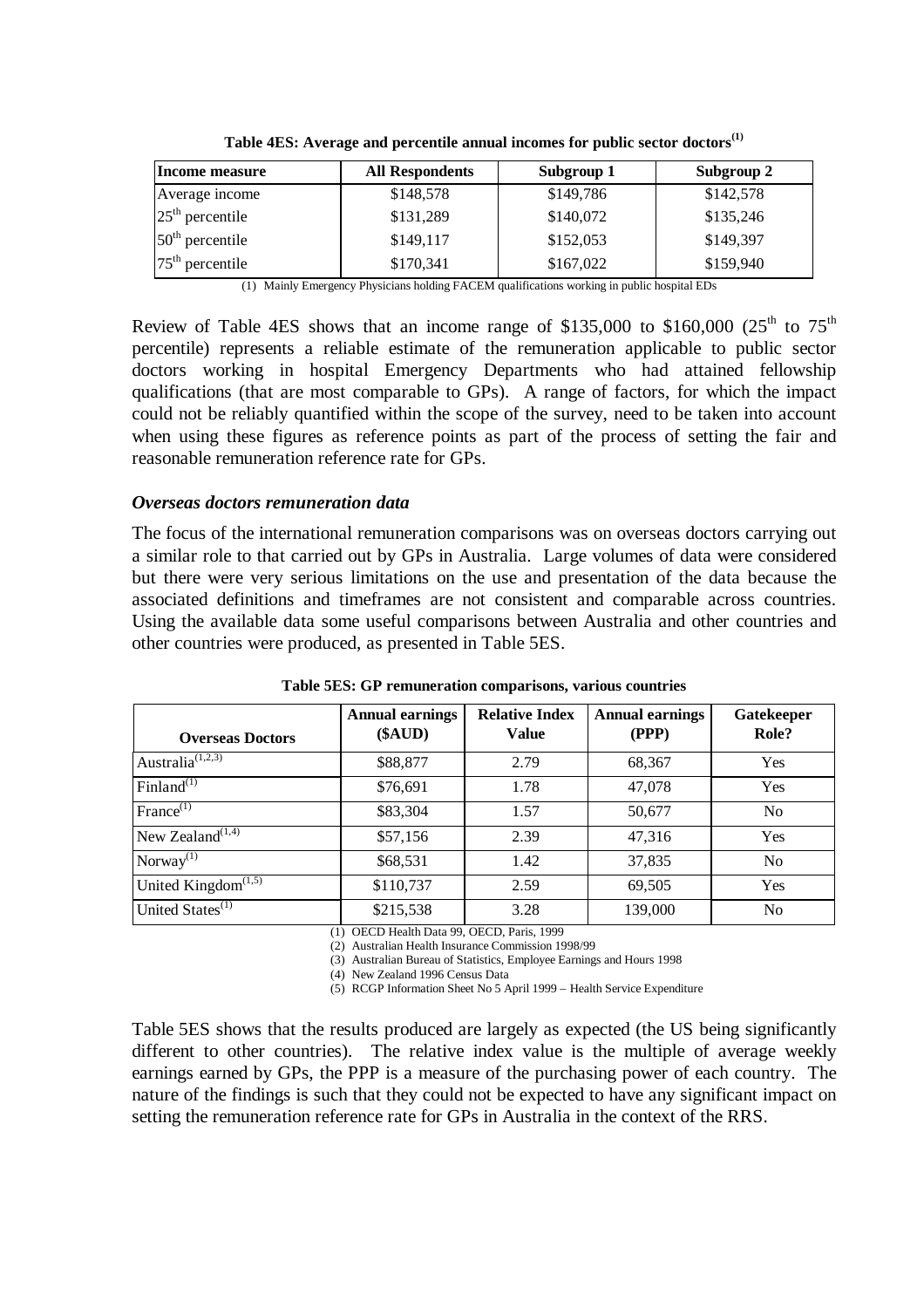#### *Calculating the remuneration reference rate*

The key inputs into the process of calculating the remuneration reference rate were the career earnings models, the public sector doctors, and overseas doctors' remuneration data as illustrated in Figure 3ES.

**Figure 3ES: Determining the remuneration reference rate**

|                        | 1 igure 515. Determining the remuneration reference rate                                                                                                                                   |                                                                                              |  |  |                                                                                                |  |  |
|------------------------|--------------------------------------------------------------------------------------------------------------------------------------------------------------------------------------------|----------------------------------------------------------------------------------------------|--|--|------------------------------------------------------------------------------------------------|--|--|
|                        | <b>INPUTS</b>                                                                                                                                                                              |                                                                                              |  |  | <b>OUTPUTS</b>                                                                                 |  |  |
| $\bullet$              | Five notional whole of life<br>income values for GPs paid as<br>other professionals                                                                                                        |                                                                                              |  |  | Notional whole of life<br>income for GPs                                                       |  |  |
| $\bullet$<br>$\bullet$ | Earnings data on public sector<br>doctors (average annual<br>earnings only)<br>$\Rightarrow$<br>Earnings data on overseas<br>GPs or equivalent group<br>(average annual earnings)<br>only) | <b>Board reflection</b><br>and consideration of<br>remuneration policies<br>using input data |  |  | Notional average annual<br>earnings for GPs<br>Remuneration reference<br>rate (hourly) for GPs |  |  |
| $\bullet$              | Industry and market factors<br>impacting on remuneration                                                                                                                                   |                                                                                              |  |  |                                                                                                |  |  |

The decision on the notional whole of life income for GPs needed to be made from the five values obtained for whole of career earnings by using the market rates for the other professional groups. In taking this decision, the remuneration levels for GPs overseas and for the relevant subset of public sector doctors working in Australia needed to be considered. The decisions made in this step reflect the Board's consideration of, and reflection on, a range of industry and market related factors that influence remuneration.

The standardised career models produced values for whole of life incomes for the comparator professions (standardised for GP work) based on market rates of pay prevailing around December 1999 (the Board's reference date). The purpose of considering industry and market factors impacting on remuneration was to attempt to measure the degree to which the observed remuneration rates (December 1999) may vary from the long-term market average. The JES process did not reflect the impact of industry and market factors (JES only measures work value). It was considered that putting the standardised career model results into the context of the prevailing market conditions at the time the data were extracted (December 1999) would assist in determining how the results of the standardised career models should be used to set the remuneration reference rate.

Accordingly, an analysis of industry and market factors was carried out specific to the comparator professions. The industry and market factors considered were:

- Industry capacity to pay; Industry stability;
- 
- 
- 
- 
- **Demand for labour;** Turnover of labour;
- Supply of labour; Job security; and
- **Competition for employment;** Availability of a career path.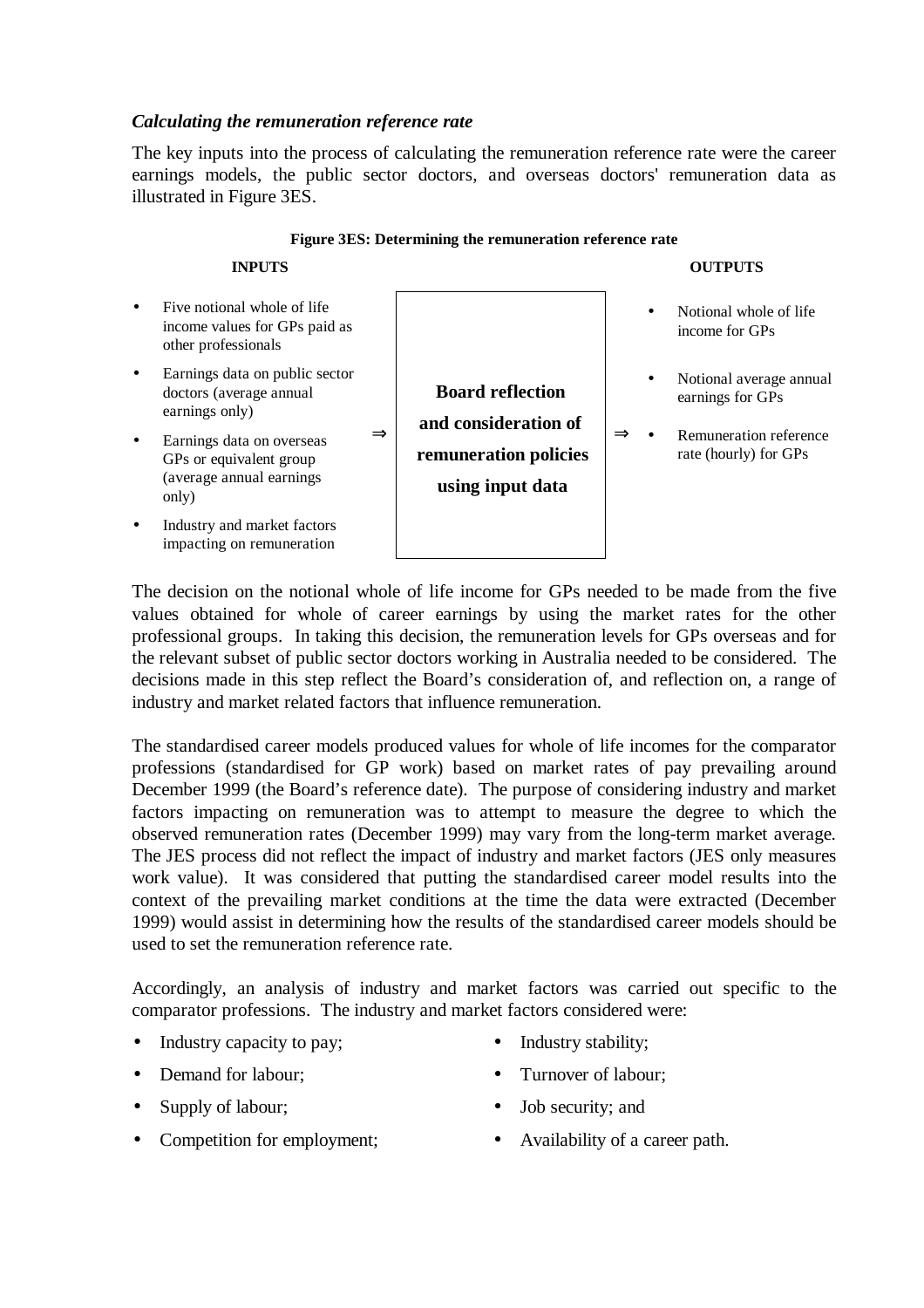In many areas the analysis was by necessity subjective and relied on a compilation of expert opinion rather than detailed empirical studies. Reliance on opinion was necessary as the type of analysis that was being carried out for the purposes of the RRS had no precedent that could be drawn upon. Overall, it was found that, in the context of the RRS, some of the industry and market factors were more relevant to setting the remuneration reference rate than others. All the factors considered are typically used (in addition to work value points) by organisations considering where to pitch their remuneration levels for particular jobs, relative to the market. By their nature the industry and market factors are related and therefore not mutually exclusive.

The analysis focused on considering the relationship between the market norm and the NPV of the standardised career model for each comparator group. The nature of the industry and market factors is that some of them suggest that the market norm remuneration would be above the outcome of the standardised career model for a given professional group, some indicate an outcome about equivalent, while others suggest a choice below. The Board was not able to reach agreement on the value of the analysis on the industry and market factors. Accordingly, the method for including this analysis in the determination of the remuneration reference rate became a disagreed matter.

The industry and market factor analysis left open the question of the relationship between the notional whole of life income for GPs  $(I_{\text{ep}})$  and the market norm for the individual career models. A key issue still to be addressed is should  $I_{gp}$  reflect the approximate position of the market norm derived from the results of standardised career model, or should any other factors be used to influence the positioning of  $I_{gp}$  relative to the market norm? In reaching a final decision on Igp, the impact of the earnings of public sector doctors and the earnings of GPs (or equivalents) overseas also needs to be considered.

At the conclusion of this work a systematic process for producing a fair and reasonable value for  $E_{gp}$  that necessarily mixed quantitative analysis (the career models and the earnings comparisons) with qualitative judgements (the super-added, market and industry, and data bias factors) had been designed. The process did not yield an hourly rate due to a number of disagreed matters within the Board, particularly in relation to whether and how the qualitative factors might be used. Although outside the terms of reference of the RRS, a high level process for converting the hourly rate ( $E_{\text{gn}}$ ) into a rate per unit of work ( $EW_{\text{gn}}$ ) was also designed in response to a request by the Board. This method highlighted the need to take account of a number of non-human capital factors such as the average service mix for GPs and the opportunity for GPs to derive Medicare income from activities other than personal exertion (e.g. by employing locums to cover for periods of leave) in the calculations.

For the purposes of taking the analysis to the next step (to allow the calculation of the index numbers), it was assumed that  $I_{gp}$  should be around the market norm. By making this assumption, a reasonable interpretation of the remuneration data might be that (in hourly equivalent terms) Egp should be between \$65 and \$75 per hour. **This result is illustrative, as the impact of the disagreed super-added factors, industry and market factors and the potential data bias have not been included. This remuneration range has, however, been used as a basis for illustrating the calculation of the index numbers.**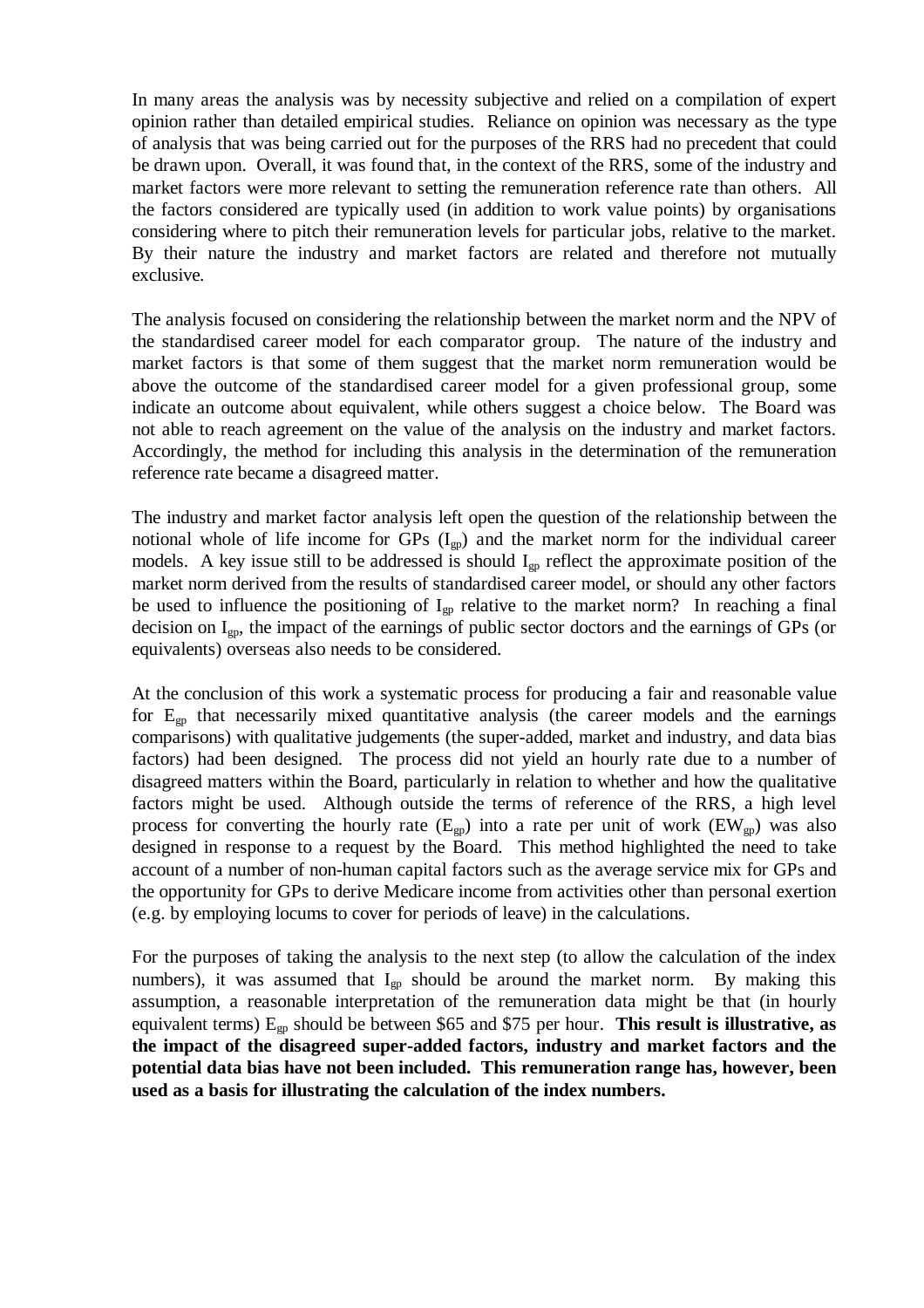## **MEASURING HUMAN CAPITAL DIFFERENCES BETWEEN DOCTORS**

The methodology for measuring the human capital factor differences between doctors was based around the development of standardised career models for the twenty-seven categories of doctor represented on the Reference Group on Remuneration Rates (which was convened to advise on, and review, the career models for doctors) as illustrated in Figure 4ES.



**Figure 4ES: Methodology for measuring the human capital factor differences**

The standardised career models were designed to quantify the impact of the different human capital factors applying to each doctor category. For example, the general surgeons' model generated an index on the remuneration reference rate (for GPs) that would result in general surgeons earning the same amount (in NPV terms) across their career as GPs. Importantly the models considered only intellectual capital factors (e.g. length and costs of training, requirement for CME) and not the differences in the work performed (as this was considered in the Professional Relativities Study) or the differences in the costs of being in practice (as this was considered in the Practice Costs Study).

Following development of the first draft models, the physician sub-specialty groups advised that they wished to be modeled as one homogeneous group. Accordingly, twenty career models were developed with the eight physician sub-groups being consolidated into one larger group. The principal information source for preparing the models was a survey of RGRR members (the "human capital factor survey"). This survey sought information on the typical progression of doctors in each category from undergraduate education through to retirement. Issues covered included the length of the fellowship training program, typical pre and post fellowship training periods, requirement for CME activities, and typical retirement ages. Throughout the whole process of developing the models the Board adopted the principle that typical, rather than minimum or average times, be used.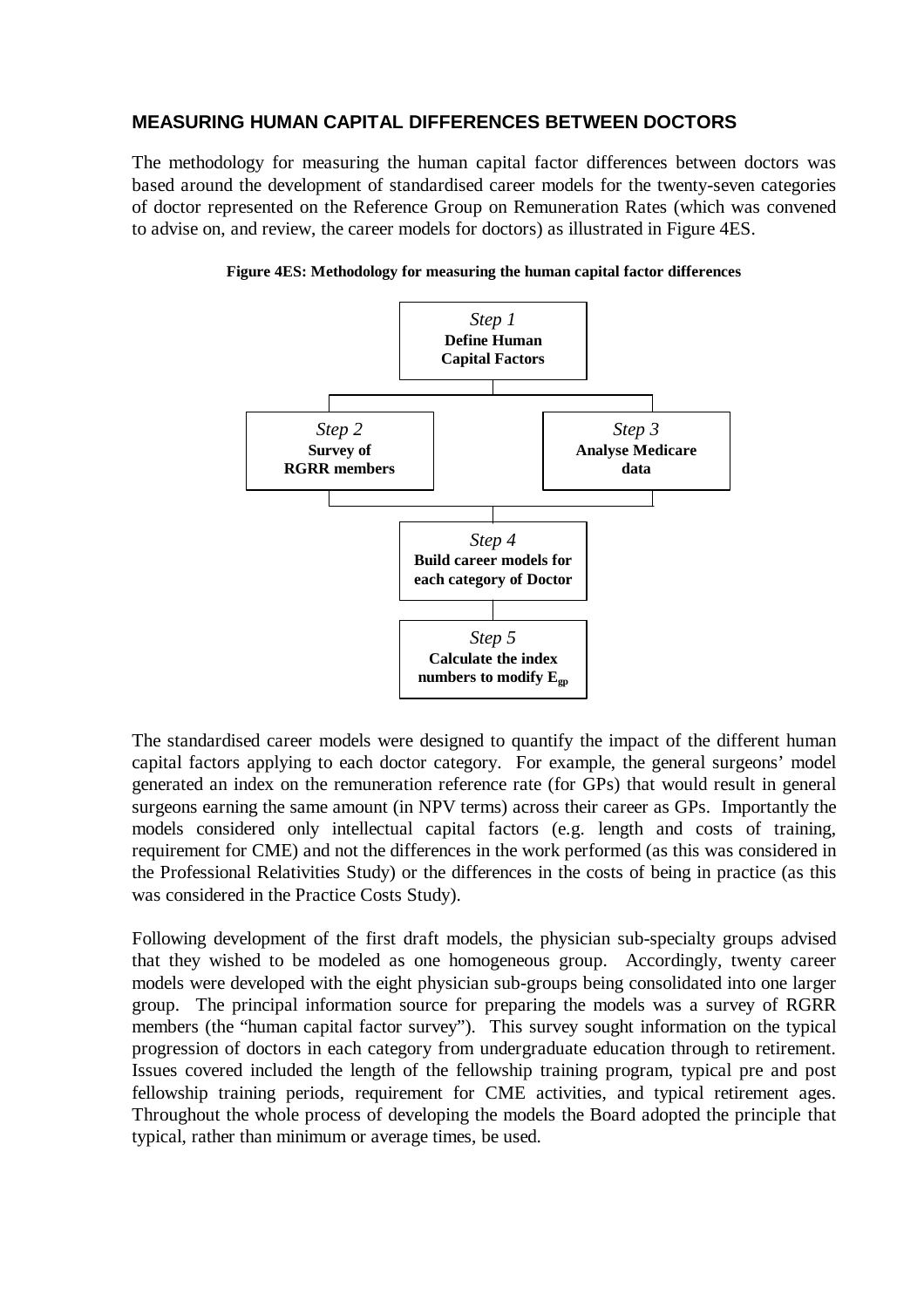Results of the human capital factor survey were supplemented by a series of direct enquiries made to medical Colleges and the medical schools at Universities. The other major input into the career models was a comprehensive analysis of the Medicare database. First cross sectional data from 1998/99 were analysed to determine the number of in-scope doctors and their career earnings profiles. Longitudinal data from 1994/95 to 1998/99 were then used to examine issues such as the age at which doctors first accessed Medicare in their chosen specialty and the age at which they retired (including their retirement rate). These data analyses were designed to support and corroborate the information obtained through the human capital factor survey.

# *Human capital factors*

Eight human capital factors that could potentially be included in the career models were identified. Table 6ES summarises the human capital factors considered for inclusion in the career models and the position on each. The Board reached an agreed position on all the human capital factors except the treatment of CME time input.

| <b>Factor</b>                           | <b>Position</b>                                                                           |
|-----------------------------------------|-------------------------------------------------------------------------------------------|
| 1 Length of training                    | Included in career models, agreed by Board                                                |
| 2 Intensity of training                 | Included in career models, agreed by Board                                                |
| 3 Requirement for postgraduate training | Included in career models (to the extent supported by the<br>data), agreed by Board       |
| 4 Continuing medical education          | Four options developed for inclusion in career models, Board<br>decided to defer decision |
| 5 Career span                           | Included in career models and standardised where<br>appropriate, agreed by Board          |
| 6 Career earnings pattern               | Excluded from career models, agreed by Board                                              |
| 7 Retirement patterns                   | Included in career models (to the extent supported by the<br>data), agreed by Board       |
| 8 Impact of work in lifestyle           | Excluded from career models, agreed by Board                                              |

**Table 6ES: Human capital factors considered for inclusion in career models**

## *Building the career models for each category of doctor*

The standardised career models were developed by defining six major phases over the course of a full medical career as follows:

- Undergraduate education; Post-fellowship;
- 
- 
- **•** Independent practice; and **•** Independent practice; and
- Fellowship training: Retirement.
- 

Table 7ES summarises some of the key results of the career models. It presents the earliest, latest and average starting ages for entry into independent practice predicted by the career models. It also shows the average total time spent in training represented in the career models for each medical category by combining the pre-fellowship, fellowship and post fellowship periods (for the purposes of this comparison undergraduate education is excluded).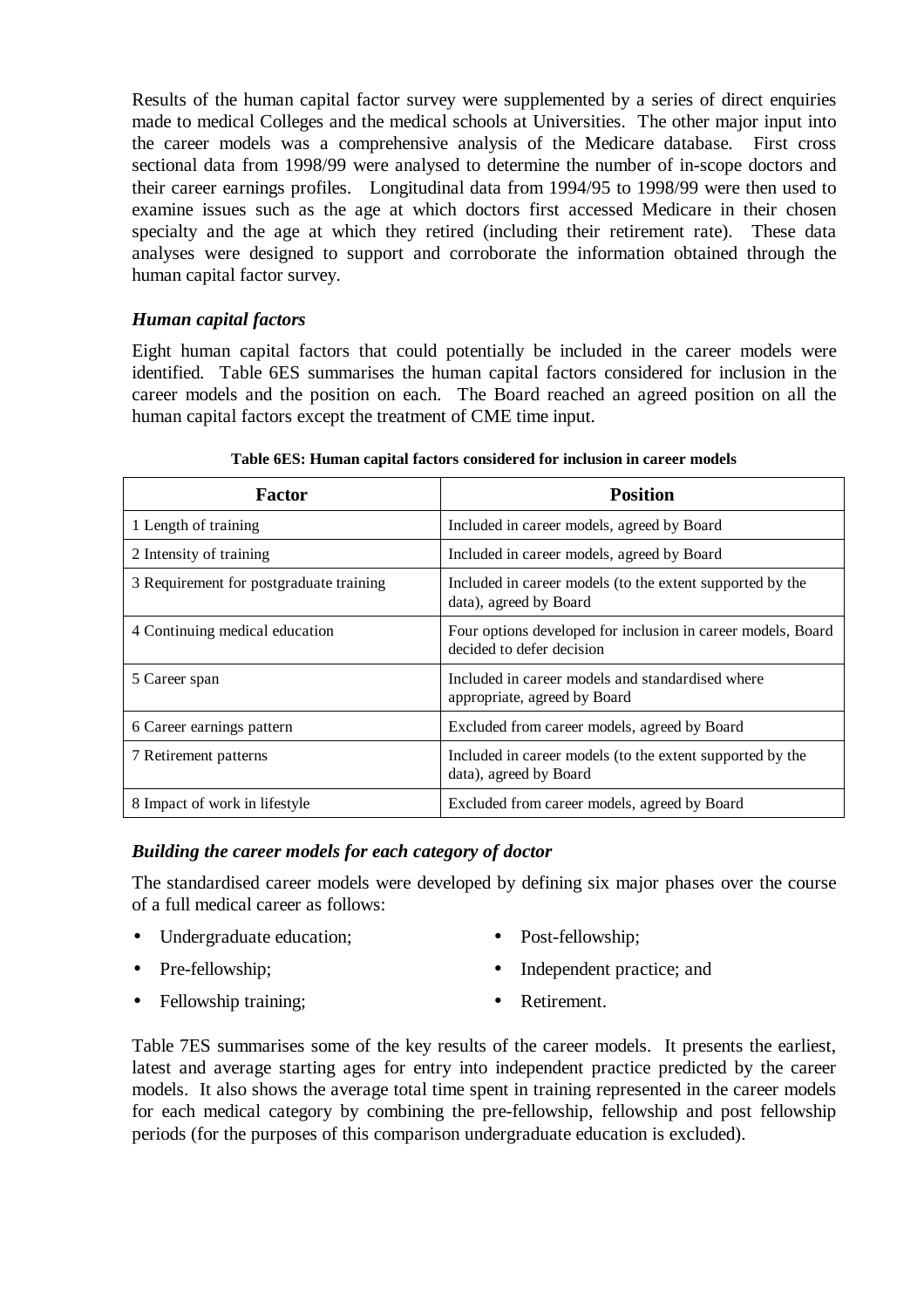| <b>Medical Category</b>          | <b>Model</b><br><b>Minimum</b><br><b>Starting Age</b> | <b>Model</b><br><b>Maximum</b><br><b>Starting Age</b> | <b>Model Average</b><br><b>Starting Age</b> | <b>Average total</b><br>training time<br>(years) |
|----------------------------------|-------------------------------------------------------|-------------------------------------------------------|---------------------------------------------|--------------------------------------------------|
| Anaesthetists                    | 31                                                    | 37                                                    | 34.4                                        | 10.1                                             |
| Cardiothoracic Surgeons          | 35                                                    | 40                                                    | 37.1                                        | 12.7                                             |
| <b>Colorectal Surgeons</b>       | 32                                                    | 38                                                    | 34.2                                        | 9.8                                              |
| Dermatologists                   | 31                                                    | 38                                                    | 34.0                                        | 9.6                                              |
| <b>Emergency Physicians</b>      | 32                                                    | 38                                                    | 34.6                                        | 10.2                                             |
| <b>ENT</b> Surgeons              | 31                                                    | 38                                                    | 34.2                                        | 9.8                                              |
| <b>General Surgeons</b>          | 32                                                    | 38                                                    | 34.2                                        | 9.8                                              |
| <b>GPs</b>                       | 27                                                    | 35                                                    | 30.7                                        | 6.3                                              |
| Neurosurgeons                    | 33                                                    | 40                                                    | 36.2                                        | 11.8                                             |
| Obstetricians & Gynaecologists   | 31                                                    | 38                                                    | 34.6                                        | 10.3                                             |
| Ophthalmologists                 | 31                                                    | 39                                                    | 35.0                                        | 10.6                                             |
| Orthopaedic Surgeons             | 32                                                    | 38                                                    | 34.6                                        | 10.2                                             |
| Paediatric Surgeons              | 34                                                    | 40                                                    | 36.2                                        | 11.8                                             |
| Physicians                       | 31                                                    | 42                                                    | 36.2                                        | 11.8                                             |
| <b>Plastic Surgeons</b>          | 35                                                    | 40                                                    | 36.7                                        | 12.3                                             |
| Psychiatrists                    | 31                                                    | 39                                                    | 34.7                                        | 10.3                                             |
| <b>Radiation Oncologists</b>     | 31                                                    | 38                                                    | 34.0                                        | 9.6                                              |
| <b>Rehabilitation Physicians</b> | 32                                                    | 38                                                    | 34.7                                        | 10.3                                             |
| Urologists                       | 33                                                    | 38                                                    | 35.1                                        | 10.7                                             |
| Vascular Surgeons                | 35                                                    | 40                                                    | 37.2                                        | 12.8                                             |

**Table 7ES: Independent practice entry ages and training times**

The specialty that recorded the youngest age by which most of its doctors were in independent practice was GPs. The standardised career models provided for five of the surgical subspecialties having a small proportion of Fellows that enter independent practice at age forty and for a small proportion of physicians to continue entering until age forty-two. The spread from the minimum to the maximum expected age for entering into independent practice was most commonly six to seven years. Physicians had the maximum age spread of eleven years. This spread was deliberately modeled, as this group exhibited the most variation, particularly in post fellowship training activities and time. The standardised career models also showed that GPs spent the least amount of time in training (6.3 years) and vascular surgeons the greatest amount of time (12.8 years).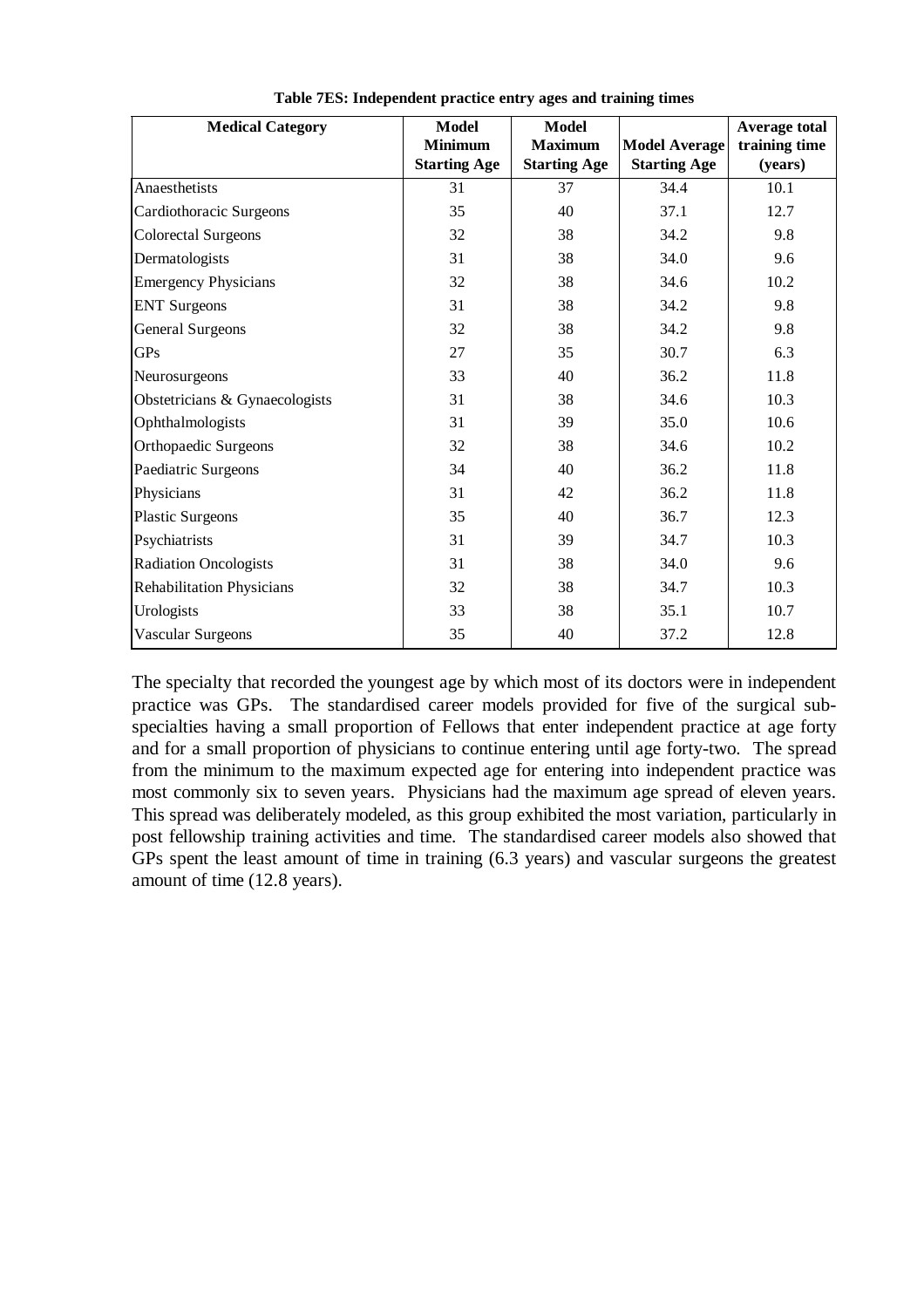#### *Calculating the index numbers*

The key principle underlying the index numbers model was that it produced the percentage loading that needed to be applied to the reference rate for GPs to enable specialists to earn the same amount as GPs (in NPV terms) over their entire career. The model adjusts only for the agreed intellectual capital factors. Figure 5ES illustrates the concept.

# **Figure 5ES: Career model comparison** GPs pre-independent practice time GPs independent practice time NPV of whole of career earnings for  $GP_s = I_{on}$  $NPV = Ipre_n$ medical category (n) pre-independent practice time  $NPV=Iind_n$ medical category (n) independent practice time

NPV of whole of career earnings for medical category (n) =  $I_n$  = Ipre<sub>n</sub> + Iind<sub>n</sub>

This figure defines the net present value (NPV) of GP earnings over the course of the career as  $I_{gp}$ . It defines the NPV of pre-independent practice earnings of medical category (n) as Ipre<sub>n</sub>, the NPV of independent practice earnings of medical category  $(n)$  as Iind<sub>n</sub>, with the NPV of the whole of the career earnings being  $I_n$ . The hourly rate for medical category (n) is simply that which results in:

$$
Ipre_n + \text{Iind}_n = I_{gp}
$$

The career model assumptions and  $E_{gp}$  defined every variable in this calculation except for  $E_n$ . The formula can therefore be rearranged to calculate  $E_n$ . This approach increments  $E_{gp}$  to produce  $E_n$  (in theory  $E_n$  could be below  $E_{gp}$  but this situation does not occur in practice as GPs have the shortest training time). Put another way, the hourly rate for medical category (n) is calculated to ensure that any income lost (either through lower training income or lower available practice hours) by a doctor's decision to pursue further training (relative to a GP) rather than independent practice is regained over the course of a career through a higher hourly rate.

#### *Illustrative index numbers*

The results of using the index numbers model for the remuneration reference rate in the range \$65 to \$75 per hour are illustrated in Table 8ES. For the *'base model'* (where the remuneration reference rate is \$70 per hour) the results are shown in both index number and dollar terms. Review of the data showed a variation range, purely in terms of intellectual capital factors of 31% (1.00 for GPs to 1.31 for vascular surgeons). It also demonstrated that the range of percentage loadings narrows as  $E_{gp}$  reduces and expands as  $E_{gp}$  increases. This trend is consistent with expectations as increasing the remuneration reference rate has the effect of increasing the differential between GPs independent practice income and specialists training income. Because of their later entry into independent practice, specialists then have to earn at a higher rate to achieve the same lifetime income as GPs.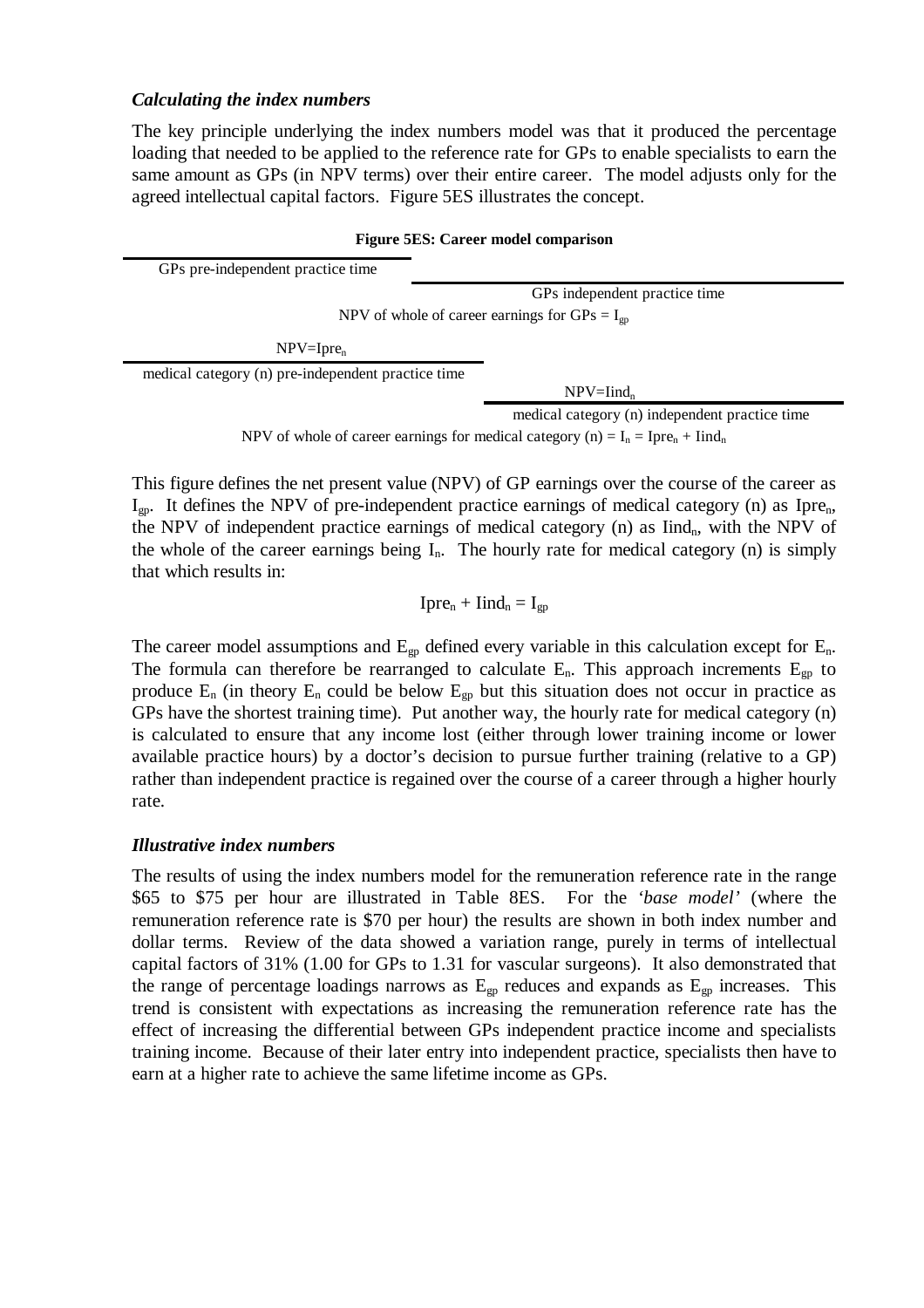|                                  | <b>GP Reference Rate</b> |         |                             |                             |         |      |  |  |
|----------------------------------|--------------------------|---------|-----------------------------|-----------------------------|---------|------|--|--|
| <b>Medical Category</b>          | \$65                     | \$67.50 | <b>Base</b><br><b>Model</b> | <b>Base</b><br><b>Model</b> | \$72.50 | \$75 |  |  |
| Anaesthetists                    | 1.17                     | 1.17    | 1.18                        | \$82.31                     | 1.18    | 1.18 |  |  |
| Cardiothoracic Surgeons          | 1.28                     | 1.29    | 1.30                        | \$91.03                     | 1.31    | 1.32 |  |  |
| <b>Colorectal Surgeons</b>       | 1.17                     | 1.18    | 1.18                        | \$82.77                     | 1.19    | 1.19 |  |  |
| Dermatologists                   | 1.15                     | 1.16    | 1.16                        | \$81.46                     | 1.17    | 1.17 |  |  |
| <b>ENT</b> Surgeons              | 1.17                     | 1.18    | 1.18                        | \$82.83                     | 1.19    | 1.19 |  |  |
| <b>Emergency Physicians</b>      | 1.17                     | 1.17    | 1.18                        | \$82.54                     | 1.18    | 1.19 |  |  |
| <b>General Surgeons</b>          | 1.17                     | 1.18    | 1.18                        | \$82.77                     | 1.19    | 1.19 |  |  |
| <b>General Practitioners</b>     | 1.00                     | 1.00    | 1.00                        | \$70.00                     | 1.00    | 1.00 |  |  |
| Neurosurgeons                    | 1.25                     | 1.26    | 1.26                        | \$88.54                     | 1.27    | 1.28 |  |  |
| Obstetricians & Gynaecologists   | 1.16                     | 1.16    | 1.17                        | \$81.85                     | 1.17    | 1.18 |  |  |
| Ophthalmologists                 | 1.19                     | 1.20    | 1.21                        | \$84.41                     | 1.22    | 1.22 |  |  |
| Orthopaedic Surgeons             | 1.19                     | 1.20    | 1.20                        | \$84.19                     | 1.21    | 1.21 |  |  |
| Paediatric Surgeons              | 1.25                     | 1.26    | 1.26                        | \$88.55                     | 1.27    | 1.28 |  |  |
| Physicians                       | 1.22                     | 1.22    | 1.23                        | \$86.30                     | 1.24    | 1.25 |  |  |
| <b>Plastic Surgeons</b>          | 1.28                     | 1.29    | 1.29                        | \$90.55                     | 1.30    | 1.31 |  |  |
| Psychiatrists                    | 1.17                     | 1.17    | 1.18                        | \$82.43                     | 1.18    | 1.19 |  |  |
| <b>Radiation Oncologists</b>     | 1.17                     | 1.17    | 1.18                        | \$82.49                     | 1.18    | 1.18 |  |  |
| <b>Rehabilitation Physicians</b> | 1.16                     | 1.16    | 1.17                        | \$81.92                     | 1.18    | 1.18 |  |  |
| Urologists                       | 1.20                     | 1.21    | 1.22                        | \$85.09                     | 1.22    | 1.23 |  |  |
| Vascular Surgeons                | 1.29                     | 1.30    | 1.31                        | \$91.37                     | 1.31    | 1.32 |  |  |

**Table 8ES: Index number variations with Egp**

The base model assumed CME time input of 120 hours for GPs and 200 hours for specialists. This was one of the four CME input time modelling options. The others involved using the one band for CME time (all doctors have the same CME), three-bands (GPs 120 hours, physicians and ophthalmologists 230 hours, all other doctors 170 hours) and four-bands (GPs 120 hours, psychiatrists and anaesthetists 200 hours, physicians and ophthalmologists 230 hours, all other doctors 170 hours). As the Board decided not to choose from this options within the RRS, the effect of using all four options for the base model ( $E_{gp}$  of \$70) is illustrated in Table 9ES. To assist with the interpretation of the data, the number and proportion of doctors (in-scope for the RRS) in each category as drawn from the Medicare database in 1998/99 has been included in the table.